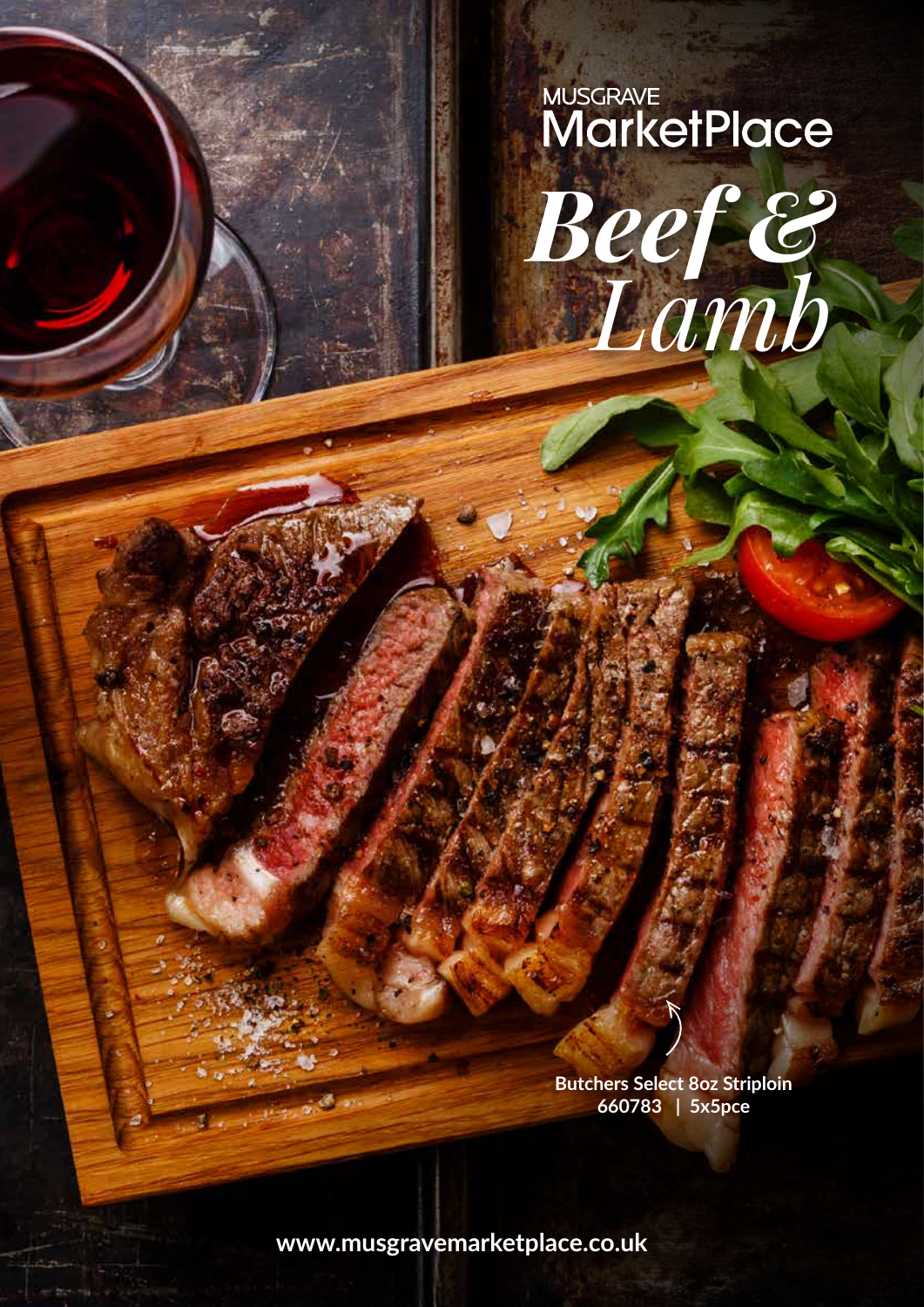# *Quality brands to suit every restaurant*





*Fine natural marbling* and exceptional flavour

Our process is built to deliver you a consistently superior quality product all year round and our team of experts, dedicated Sales, Maturation & Stock Manager, will make sure that you receive a personalised service to give you the product you want, when you want it.



*Consistent superior quality* hand selected prime grade heifers

Butchers Select is a premium quality beef range by Musgrave MarketPlace. Butchers Select is cut by master butchers, from carefully selected 100% Irish steers and heifers aged less than 36 months. Quality and consistency are guaranteed, making it the perfect choice for all meal occasions from á la carte dining, to function catering, to high-end bar food.



*Quality product* at a high competitive price

Our Simply Meat range is a quality product at a highly competitive price. Simply Meat is sourced from Steers, Heifers, Cows & Young Bulls that are fully traceable to Irish Farms. This range is particularly suitable for slow cooking methods and offers excellent value cuts of quality meats, where the value you add will deliver higher profit margins. Simply Meat is perfect for early bird, carvery and pub menus.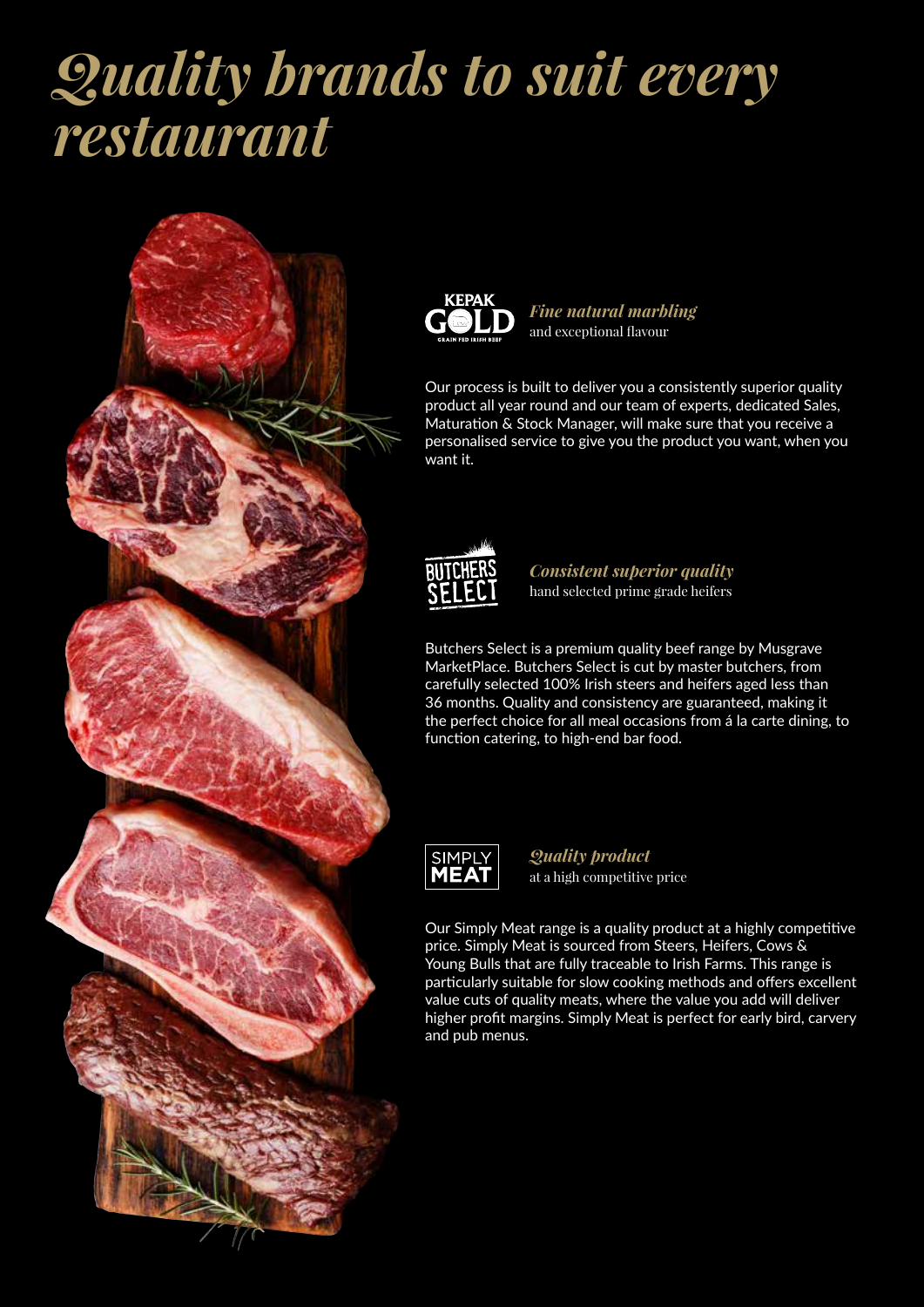# *Beef & Lamb*

#### *Burgers*

| CODE   | <b>PRODUCT</b>                          | <b>PACK</b> | <b>AVE. WEIGHT</b> |
|--------|-----------------------------------------|-------------|--------------------|
| 447632 | McAtamney 8oz Steak Burger Black Pepper | 3x12 pce    |                    |
| 766295 | Platinum 60z Steak Burger               | 6x8 pce     |                    |
| 751799 | <b>Steak Burgers Fresh 4oz</b>          | $1x20$ pce  |                    |
| 546732 | <b>McAtamney Steak Burgers 8oz</b>      | 3x12 pce    |                    |
| 546754 | <b>McAtamney Steak Burgers 60z</b>      | 3x12 pce    |                    |

#### *Slow Cook*

| CODE   | <b>PRODUCT</b>                  | <b>PACK</b> | <b>AVE. WEIGHT</b> |
|--------|---------------------------------|-------------|--------------------|
| 439042 | <b>Butchers Select Brisket</b>  | 1x Kg       | 8kg                |
| 753314 | <b>Simply Meat Tied Brisket</b> | 1x Kg       | 6kg                |
| 439037 | Simply Meat Feather Blade       | 1x Kg       | 2kg                |
| 475503 | Simply Meat Jacobs Ladder       | 1x Kg       | 1.5 <sub>kg</sub>  |

#### *Rib*

| CODE   | <b>PRODUCT</b>                    | <b>PACK</b> | AVE. WEIGHT |
|--------|-----------------------------------|-------------|-------------|
| 438893 | <b>Butchers Select Cuberoll</b>   | 1x Kg       | 2.5kg/3.5kg |
| 751176 | <b>Butchers Select Rolled Rib</b> | 1x Kg       | 5kg         |
| 762493 | <b>Black Angus Cuberoll</b>       | $1x1$ Kg    | 3kg         |

# *Rib (Pre-Cut)*

| CODE   | <b>PRODUCT</b>                            | <b>PACK</b> | <b>AVE. WEIGHT</b> |
|--------|-------------------------------------------|-------------|--------------------|
| 107361 | Butchers Select Ribeye Steak 5x10oz       | 5x5 pce     |                    |
| 110073 | Butchers Select Rib Eye Steak 8 oz        | 5x5 pce     |                    |
| 438899 | Butchers Select Rib Eye Steak 12oz        | 5x5 pce     |                    |
| 579051 | Butchers Select Mohawk 650-750g           | 1x Kg       | 650-750grm         |
| 508346 | Butchers Select Tomahawk Steak 900g-1100g | 1x Kg       | approx. 1kg        |
| 761624 | Prime Ribeve 8oz                          | 5x5 pce     |                    |

#### *T-Bone*

| CODE   | <b>PRODUCT</b>                    | <b>PACK</b> | <b>AVE, WEIGHT</b> |
|--------|-----------------------------------|-------------|--------------------|
| 660792 | Butchers Select T Bone Steak 160z | 5x5 pce     |                    |

# *Cooking Guide*



## *Mince & Diced*

| CODE   | <b>PRODUCT</b>                             | <b>PACK</b> | <b>AVE. WEIGHT</b> |
|--------|--------------------------------------------|-------------|--------------------|
| 655361 | <b>Butchers Select Steak Mince Beef 95</b> | $4x2.5$ Kg  |                    |
| 756780 | <b>Butchers Select Diced Beef 95VI</b>     | 4x2.5 Kg    |                    |
| 108265 | <b>Butchers Select Beef Shavings</b>       | $10x1$ Kg   |                    |
| 683695 | Simply Meat 90VL Mince Beef                | 8x2.50 Kg   |                    |
| 754589 | Mince Beef                                 | 6x2 Kg      |                    |
| 754593 | <b>Sliced Beef</b>                         | 6x2 Kg      |                    |

## *Top Rib (Housekeepers Cut)*

| CODE   | <b>PRODUCT</b>                             | <b>PACK</b> | <b>AVE, WEIGHT</b>  |
|--------|--------------------------------------------|-------------|---------------------|
| 784612 | <b>Butchers Select Top Rib Tied Housek</b> | 1x Kg       | $3/4$ <sub>kg</sub> |

#### *Striploin*

| CODE   | <b>PRODUCT</b>                              | <b>PACK</b> | <b>AVE. WEIGHT</b>  |
|--------|---------------------------------------------|-------------|---------------------|
| 676359 | Angus Striploin                             | 1x Kg       | 5/6 <sub>kg</sub>   |
| 786491 | <b>Butchers Select Prime Striploin 7 Kg</b> | 1x Kg       | 7/8 <sub>kg</sub>   |
| 438761 | <b>Butchers Select Bangueting Striploin</b> | 1x Kg       | $9/11$ kg           |
| 452107 | <b>Butchers Select Half Striploin</b>       | 1x Kg       | $3/4$ <sub>kg</sub> |
| 650128 | Grain Fed Roasting Striploin 8+             | 1x Kg       | 8/9kg               |
| 748572 | Simply Meat Roasting Striploin 4 Kg+        | 1x1 Kg      | $4/5$ <sub>kg</sub> |
| 689889 | Simply Meat Striploin 7+                    | 1x Kg       | 7/8 <sub>kg</sub>   |

## *Striploin (Pre-cut)*

| <b>CODE</b> | <b>PRODUCT</b>                              | <b>PACK</b> | <b>AVE. WEIGHT</b> |
|-------------|---------------------------------------------|-------------|--------------------|
| 660785      | <b>Butchers Select Striploin Steak 10oz</b> | 5x5 pce     |                    |
| 660787      | <b>Butchers Select Striploin Steak 12oz</b> | 5x5 pce     |                    |
| 107363      | <b>Butchers Select Striploin Steak 60z</b>  | 5x5 pce     |                    |
| 743116      | <b>Butcher Select Striplion Steaks 7 oz</b> | 8x3 Pk      |                    |
| 660783      | <b>Butchers Select Striploin Steak 8oz</b>  | 5x5 pce     |                    |
| 761627      | Prime 8oz Sirloin                           | 5x5 pce     |                    |
| 757667      | Prime 10oz                                  | 5x5 pce     |                    |

#### *Flank*

 $\vdots$ 

| CODE   | <b>PRODUCT</b>          | <b>PACK</b> | <b>AVE, WEIGHT</b> |
|--------|-------------------------|-------------|--------------------|
| 101179 | Simply Meat Flank Steak | 1x Kg       | 6/8 kg per bag     |



# **Shop our full range online, open 24/7**

#### **ORDER ONLINE www.musgravemarketplace.co.uk**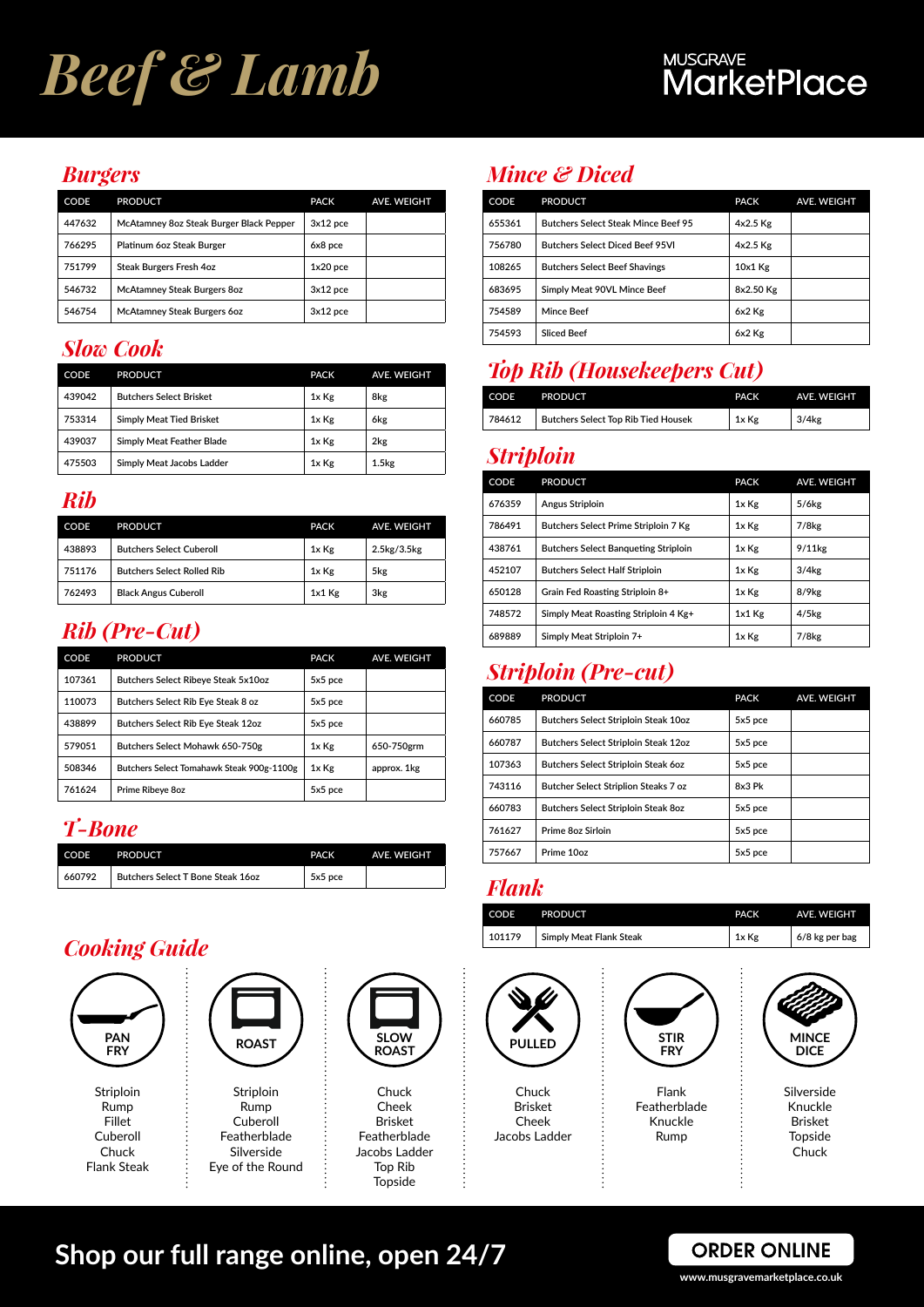# *Beef & Lamb*

#### *Fillet*

| CODE   | <b>PRODUCT</b>               | <b>PACK</b> | <b>AVE, WEIGHT</b>    |
|--------|------------------------------|-------------|-----------------------|
| 748315 | Simply Meat Full Fillet 4lb+ | 1x Kg       | $2-2.5$ <sub>kg</sub> |
| 694594 | Steak Fillet Chain off       | 1x Kg       | $2 - 2.5kg$           |

### *Fillet (Pre-Cut)*

| CODE   | <b>PRODUCT</b>                          | <b>PACK</b> | <b>AVE. WEIGHT</b> |
|--------|-----------------------------------------|-------------|--------------------|
| 660943 | <b>Butchers Select Fillet Steak 60z</b> | 5x5 pce     |                    |
| 103990 | <b>Butchers Select 8oz Fillet Steak</b> | 5x1135 g    |                    |
| 438796 | Butchers Select 10oz Fillet Steak       | 5x5 pce     |                    |
| 660770 | Simply Meat Fillet Steak 8oz            | $10x5$ pce  |                    |
| 438891 | Simply Meat 7oz fillets                 | $10x5$ pce  |                    |
| 752273 | Simply Meat 60z fillet                  | 5x4 pce     |                    |

# *Topside*

| CODE   | <b>PRODUCT</b>                  | <b>PACK</b> | AVE. WEIGHT             |
|--------|---------------------------------|-------------|-------------------------|
| 661883 | <b>Simply Meat Beef Topside</b> | 1x Kg       | $5/6$ <sub>kg</sub>     |
| 140138 | Simply Meat Pad Topside         | 1x Kg       | $2.5/3.5$ <sub>kg</sub> |

#### *Rump*

| CODE   | <b>PRODUCT</b>                    | <b>PACK</b> | <b>AVE, WEIGHT</b>  |
|--------|-----------------------------------|-------------|---------------------|
| 439025 | <b>Butchers Select D-Cut Rump</b> | 1x Kg       | $4/5$ kg            |
| 752186 | Grain Fed Rump 8+                 | 1x Kg       | $8/9$ <sub>kg</sub> |

# *Rump (Pre-Cut)*

| <b>CODE</b> | <b>PRODUCT</b>                         | <b>PACK</b> | <b>AVE. WEIGHT</b> |
|-------------|----------------------------------------|-------------|--------------------|
| 524664      | Butchers Select 6oz Sirloin Rump Steak | 5x5 pce     |                    |
| 524791      | Butchers Select 8oz Sirloin Rump Steak | 5x5 pce     |                    |
| 752293      | Butcher Select Rump Steak 10oz         | 5x5 pce     |                    |
| 475499      | Simply Meat Rump Steak Tournedos       | 5x5 pce     |                    |

#### *Silverside*

| CODE   | <b>PRODUCT</b>                               | <b>PACK</b> | <b>AVE. WEIGHT</b>      |
|--------|----------------------------------------------|-------------|-------------------------|
| 701191 | <b>Butchers Select Silverside Flat Joint</b> | 1x Kg       | $1-1.5$ $kg$            |
| 653832 | Butcher Eye of Round Over 30 months          | 1x Kg       | $2.5/3.5$ <sub>kg</sub> |
| 754789 | Grain Fed Eye of Round                       | 1x Kg       | 3/4kg                   |
| 140136 | Simply Meat Flat Silver                      | 1x Kg       | $4/5$ <sub>kg</sub>     |
| 696885 | Tied Silverside Flat                         | 1x Kg       |                         |

#### *Lamb*

| <b>CODE</b> | <b>PRODUCT</b>                                 | <b>PACK</b> | <b>AVE. WEIGHT</b>  |
|-------------|------------------------------------------------|-------------|---------------------|
| 660824      | <b>Watergrass Hill Lamb Leg Boneless</b>       | 1x Kg       | $2/3$ <sub>kg</sub> |
| 674381      | Butchers Select Lamb Leg Bone In               | 1x Kg       | 1/2kg               |
| 406051      | Watergrass Hill Lamb Rack French Trim 2pk      | 1x Kg       | 1/2kg               |
| 660931      | <b>Butchers Select Lamb Shank Hind Quarter</b> | 1x Kg       | $3/4$ <sub>kg</sub> |
| 674380      | Watergrass Hill Lamb Shank Hind Quarter        | 1x Kg       | 4 per pack          |





**www.musgravemarketplace.co.uk**